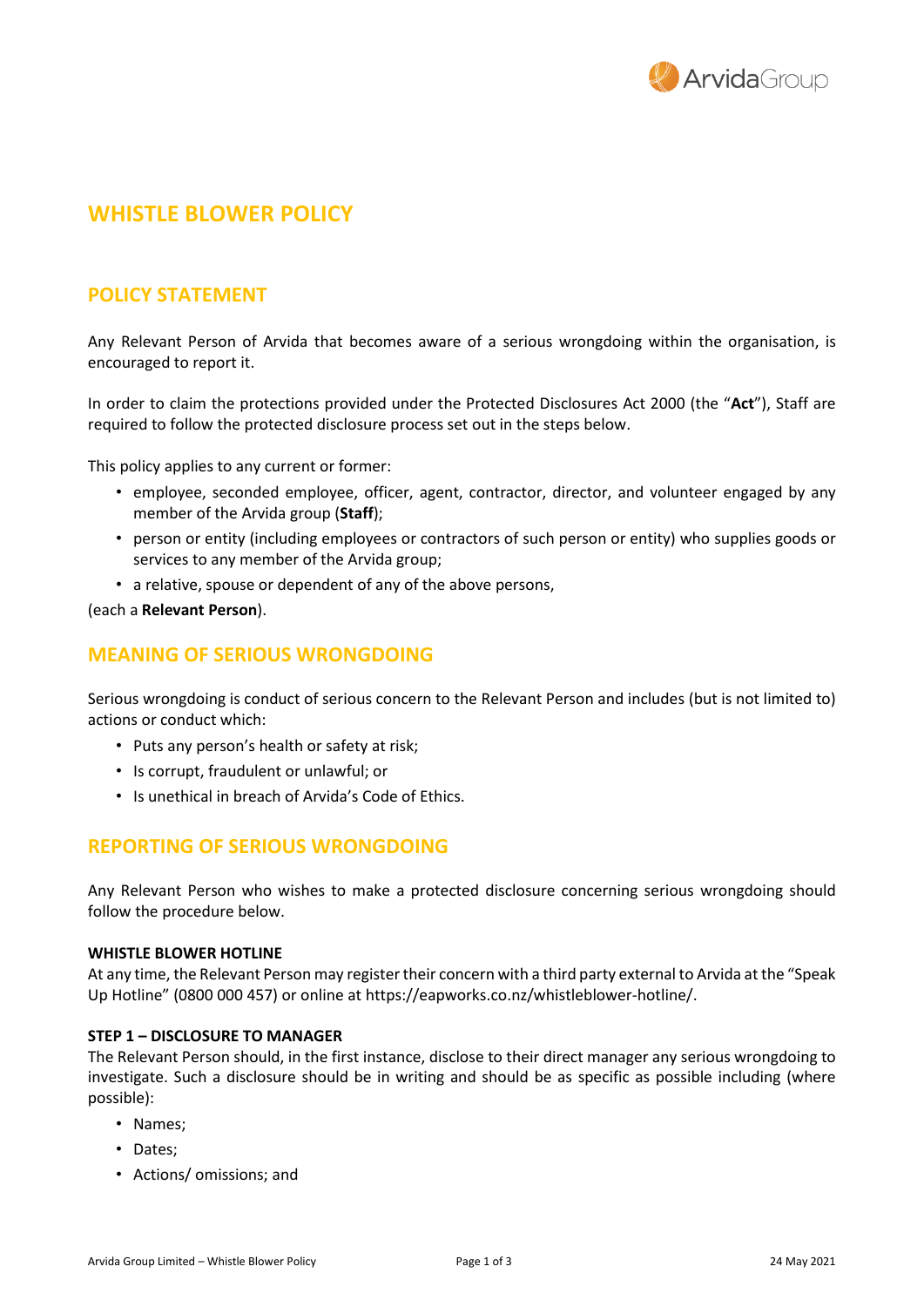

• Any supporting information/ evidence.

#### **STEP 2 – DISCLOSURE TO SENIOR EXECUTIVE**

If either:

- The manager has taken no action within a reasonable timeframe; or
- The Relevant Person believes on reasonable grounds that their Manager may be involved in the serious wrongdoing,

they may disclose the information instead directly to the CEO or the General Manager Human Resources.

#### **STEP 3 – DISCLOSURE TO CHAIRPERSON**

If the Relevant Person believes the CEO or a Director may be involved in serious wrongdoing, the Relevant Person may raise his or her concern directly with the Chairperson ofthe Board. Ifthe Relevant Person believes the Chairperson of the Board may be involved in the serious wrongdoing, the disclosure may be made to the chairperson of the Audit and Risk Committee.

# **INVESTIGATION**

Once suspected serious wrongdoing has been reported, the person receiving the report will consider the information made available and decide on the type of investigation to be undertaken.

# **PROTECTIONS**

Protection under the Act may be claimed by Staff (but not other Relevant Persons) if the report relates to serious wrongdoing in or by Arvida, and the Staff member:

- Reports the concern to the appropriate Arvida person set out above or the independent WHISTLE BLOWER HOTLINE reporting service;
- Believes that the information is true or likely to be true;
- Wants that information investigated; and
- Indicates that disclosure of that information is to be protected under the Act.

# **REQUIREMENT TO ACT IN GOOD FAITH**

The protections offered by the Protected Disclosures Act 2000 and this Policy do not apply where the Relevant Person makes a disclosure, they know to be false or otherwise acts in bad faith. Allegations made maliciously or in bad faith may result in disciplinary action.

# **CONFIDENTIALITY**

Arvida representatives to whom a protected disclosure is made or referred will use their best endeavours not to disclose information that might identify the employee who made the protected disclosure unless:

- That Relevant Person consents in writing to the disclosure of that information; or
- Where identification of the Relevant Person :